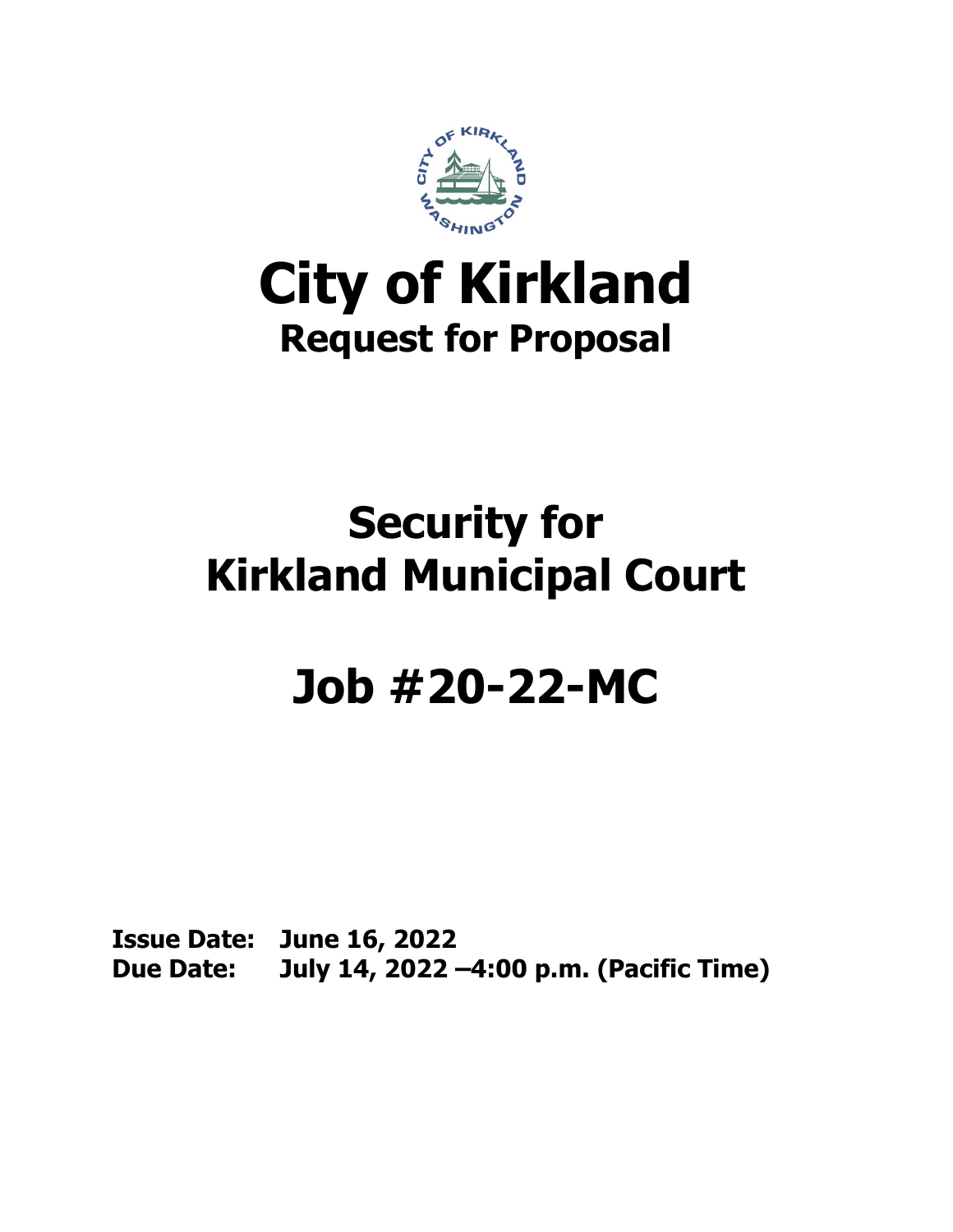## **REQUEST FOR PROPOSALS**

Notice is hereby given that proposals will be received by the City of Kirkland, Washington, for:

#### **Security for Kirkland Municipal Court Job # 20-22-MC**

File with Purchasing Agent, Finance Department, 123 -  $5<sup>th</sup>$  Ave, Kirkland WA, 98033

Proposals received later than **4:00 p.m. on July 14, 2022 will not** be considered.

A copy of this Request for Proposal (RFP) may be obtained from City's web site at [http://www.kirklandwa.gov/.](http://www.kirklandwa.gov/) Click on the Business tab at the top of the page and then click on the Request for Proposals link found under "Doing Business with the City".

The City of Kirkland reserves the right to reject any and all proposals, and to waive irregularities and informalities in the submittal and evaluation process. This RFP does not obligate the City to pay any costs incurred by respondents in the preparation and submission of a proposal. Furthermore, the RFP does not obligate the City to accept or contract for any expressed or implied services.

A Service Provider response that indicates that any of the requested information in this RFP will only be provided if and when the Service Provider is selected as the apparently successful Service Provider is not acceptable, and, at the City's sole discretion, may disqualify the proposal from consideration.

The City requires that no person shall, on the grounds of race, religion, color, national origin, sex, age, marital status, political affiliation, sexual orientation, or the presence of any sensory, mental, or physical disability be excluded from participation in, be denied the benefits of, or be otherwise subjected to discrimination under any program or activity. The City further assures that every effort will be made to ensure non-discrimination in all of its programs and activities, whether those programs are federally funded or not.

In addition to nondiscrimination compliance requirements, the Service Provider(s) ultimately awarded a contract shall comply with federal, state and local laws, statutes and ordinances relative to the execution of the work. This requirement includes, but is not limited to, protection of public and employee safety and health; environmental protection; waste reduction and recycling; the protection of natural resources; permits; fees; taxes; and similar subjects.

## **Dated this June 16, 2022**

Jay Gewin Purchasing Agent City of Kirkland

## **Published in the Daily Journal of Commerce – June 16th and June 23rd, 2022**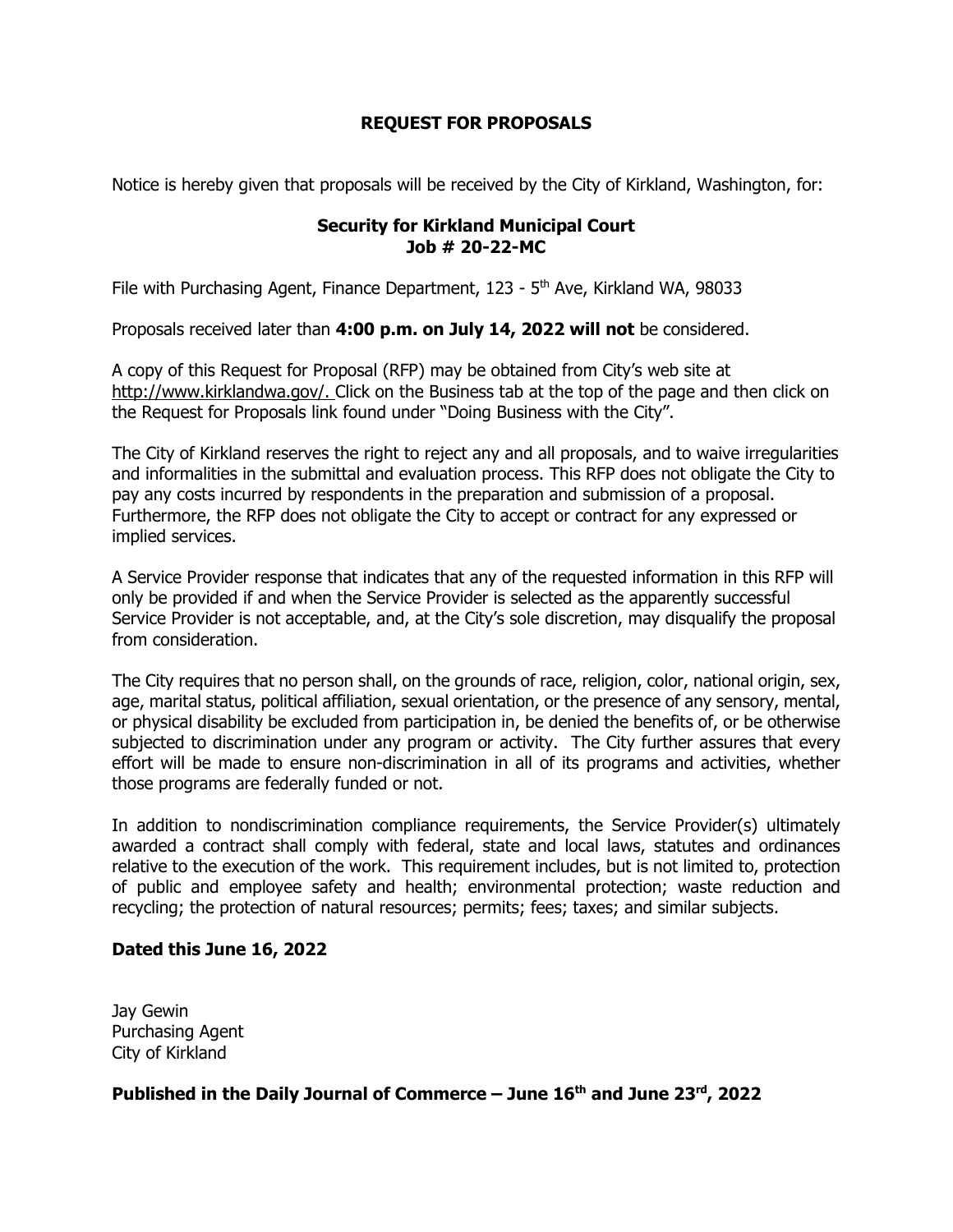#### **Background Information**

The City of Kirkland is located on the eastern shore of Lake Washington. It is a suburban city, surrounded by other suburban cities and pockets of unincorporated King County. The City is near several major transportation routes including Interstate 405, State Route 520, and Interstate 5. These routes connect the City economically and socially to the greater Seattle area.

At the time of incorporation in 1905, the City of Kirkland's population was approximately 530. The current estimated population is 92,900. Kirkland is the twelfth largest city in the State of Washington and the sixth largest in King County.

Since its incorporation, Kirkland has grown in geographic size to eighteen square miles approximately twenty times its original size. This growth occurred primarily through the consolidation of the cities of Houghton and Kirkland in 1968, the annexations of Rose Hill and Juanita in 1988 and the annexation of North Juanita, Finn Hill, and Kingsgate areas in 2011.

Kirkland operates under a Council-Manager form of government. The City Council is the policymaking branch of Kirkland's government and consists of seven members elected at large to staggered, four-year terms. The Mayor is elected from within the Council. The City Council is supported by several advisory boards and commissions and the City Manager. The City Manager is appointed by the City Council and serves as the professional administrator of the organization, coordinating its day-to-day activities.

#### **Purpose and Background**

To better serve the needs of Kirkland's burgeoning population of 92,900 residents, the City developed a site to house both the Municipal Court and the Police Department. The Kirkland Justice Center functions as a base for court, police, and corrections services and is centrally located in the Totem Lake Business District. The 102,000 square foot building was transformed from a furniture store into an essential public safety facility. The City purchased the building in 2010 and it was determined that renovating the building was less expensive than designing and constructing a new one.

The Kirkland Municipal Court occupies the south facing portion of the complex and includes two large courtrooms, one small courtroom, a spacious lobby, Judge's chambers, and staff offices. The physical address for the Kirkland Municipal Court is 11740 NE 118th Street with the entrance on the east side facing I-405.

The purpose of this RFP is to seek and select a qualified physical security service provider of trained, uniformed security officers to provide physical security services at the Kirkland Justice Center. Physical security services include entrance screening operations, staffing of security main control, monitoring video surveillance cameras as well as intrusion and duress alarm systems, providing security services within the building, and providing building access control.

The City also values being a safe, inclusive, and welcoming community where everyone belongs. The [2021-2022 City Council Goals](https://www.kirklandwa.gov/files/sharedassets/public/city-managers-office/pdfs/2021-2022_council-goals_final.pdf) includes "Inclusive and Equitable Community", which is the City' overarching equity goal. The City expects the Contractor to understand how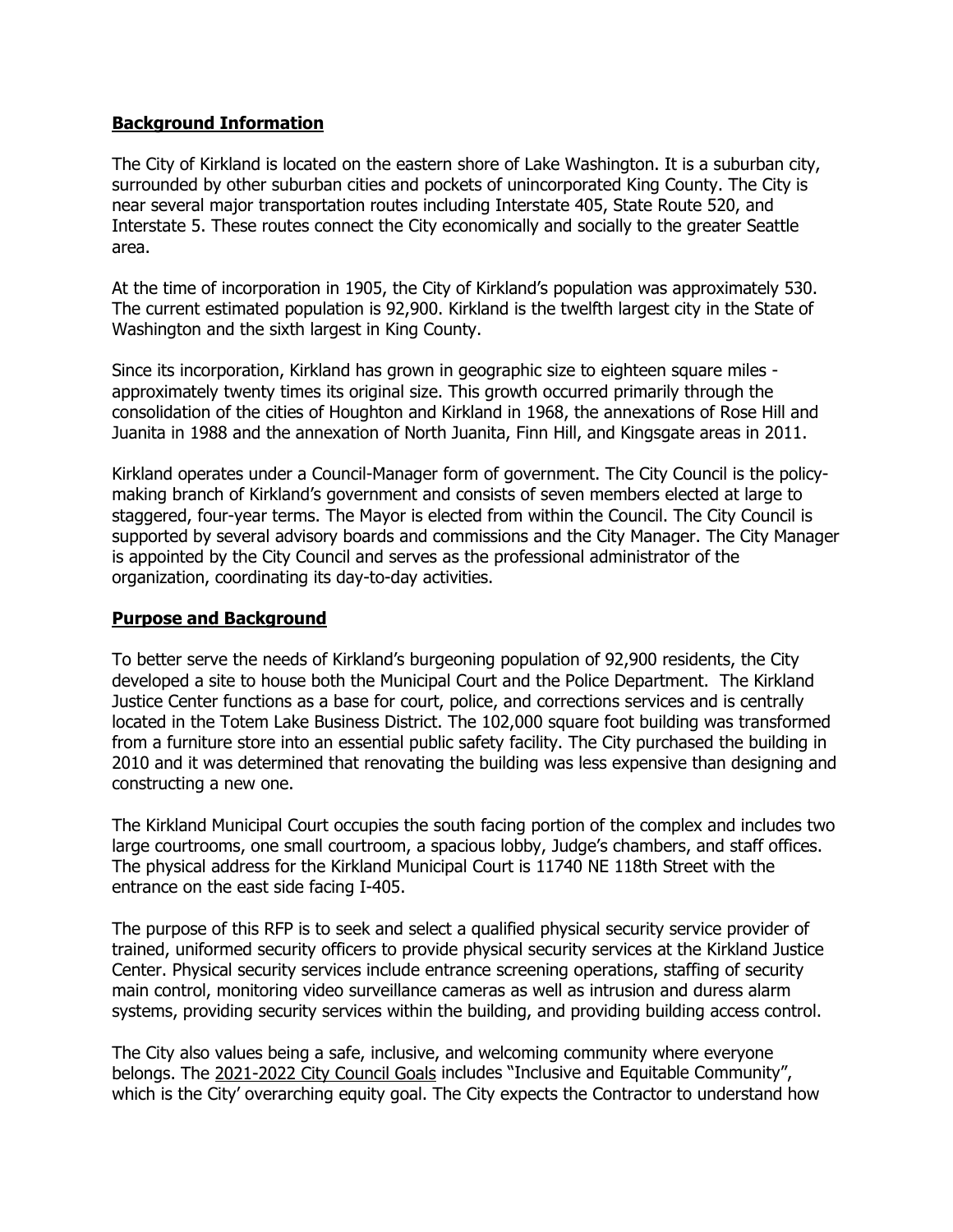implicit bias, structural racism, and equity has influenced security, and how such issues can be proactively overcome through intentional practice.

The facility is currently open between 8:30 a.m. and 4:30 p.m. Monday through Friday, but the hours may change depending on hours courtroom is open to the public.

## **Performance Schedule**

The contract will be for a three-year duration with the possibility of a two-year extension at the discretion of the City. The City or the Consultant may terminate or suspend this Agreement at any time, with or without cause, by giving thirty (30) days' notice to the other in writing.

#### **Work Requirements**

- 1) The Contractor will provide all management, supervision, staffing materials, supplies and equipment specified and will plan, schedule, coordinate and ensure effective performance of security services in accordance with the terms and conditions in this RFP.
- 2) The Kirkland Municipal Court prefers one (1) regularly assigned Security Officer with trained back-up Officer(s) to cover when the regularly assigned Security Officer is absent.
- 3) The assigned Security Officer must report to the Kirkland Municipal Court facility on-time and remain on duty until the end of their schedule. In the event of their absence, the Contractor will coordinate for timely coverage.

## **Licensing Requirements**

- 1) Contractor shall provide Licensed Security Officers as defined under the laws of the State of Washington to perform all work described in this RFP.
- 2) Contractor shall be a Licensed Private Security Company as defined under the laws of the State of Washington.

## **Security Officer Background Investigations and Pre-Employment Screening Requirements**

- 1) Provide a complete description of process for background investigation of all security officers assigned to the Kirkland Municipal Court contract. The background check shall include the following at a minimum:
	- a) Must be a minimum of twenty-one (21) years of age.
	- b) Verification of employment eligibility through the E-Verify system.
	- c) Criminal records check.
	- d) Drug screen.
	- e) Employment history verification.
	- f) Education history verification.
	- g) Personal reference check.
- 2) Contractor shall ensure security officers assigned to the Kirkland Municipal Court contract meet or exceed the following minimum background investigation requirements: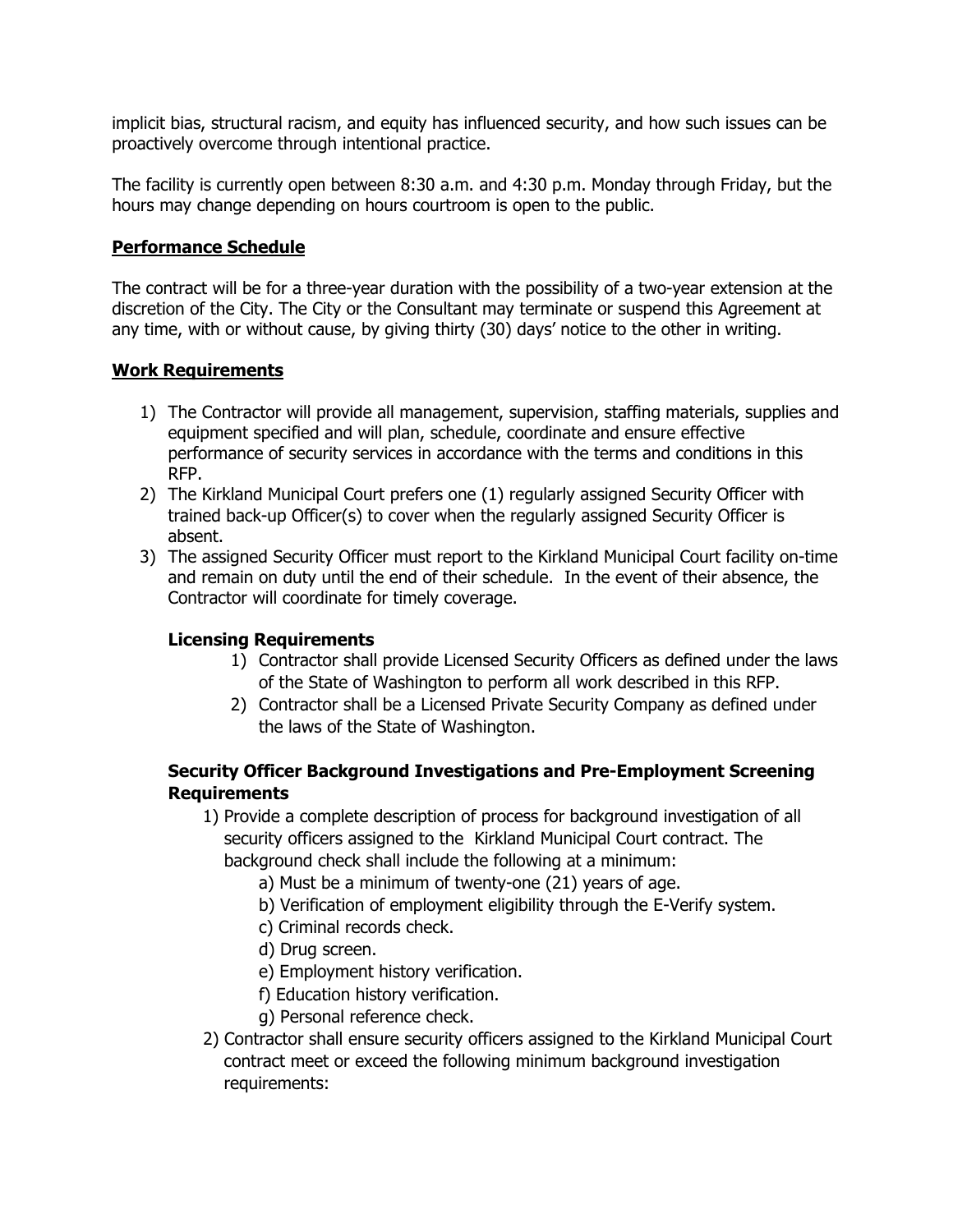- a) No felony convictions.
- b) No misdemeanor or gross misdemeanor convictions involving violence, honesty, or controlled substances.
- c) No illegal conduct involving moral turpitude, acts that reflect conduct that would cause a reasonable person to have substantial doubt about the individual's honesty, fairness, respect for the rights of others, or for the laws of the State.
- d) No mental disorders that would cause the person to be a danger to themselves or others.
- e) A prior work history to verify that the employee had not been terminated by an employer for just cause. The City will determine whether the candidate's background is acceptable based upon the severity, frequency and when past crime(s) took place.
- 3) All security officers assigned to the City of Kirkland Court must submit to and successfully clear a background/security clearance investigation performed by the City of Kirkland Police Department
- 4) Contractor shall ensure security officers assigned to the Kirkland Municipal Court contract meet or exceed the following minimum abilities requirements:
	- a) Security Officer is able to prepare clear and concise written reports.
	- b) Security Officer is physically able to endure long periods of standing, stooping, bending, walking and sitting. Security Officers shall be capable of climbing and descending stairs.
	- c) Security Officer has sufficient dexterity and capability to conduct searches of all parts of a person's body.
	- d) Security Officer is able to understand, calmly explain, and professionally apply rules, regulations, directives and procedures to employees and the public, even in difficult situations.
	- e) Security Officer is able to monitor and respond on a two-way radio while performing other duties.
- 5) Contractor shall ensure security officers assigned to the City of Kirkland contract meet or exceed the following minimum knowledge requirements:
	- a) High School diploma or equivalency.
	- b) See Training Requirement section below for additional requirements.
- 6) Contractor shall establish and maintain a corrective action and progressive discipline policy and procedure to address contract employee performance issues.

## **Training Requirements**

- 1) Provide a complete description of general security officer training program provided to the officers prior to the security officers first day of work in a City of Kirkland facility. Contractor is responsible for development, delivery and maintenance of course material and documentation of training.
- 2) Provide a complete description of City of Kirkland account specific security officer training program provided to security officers by the contractor prior to the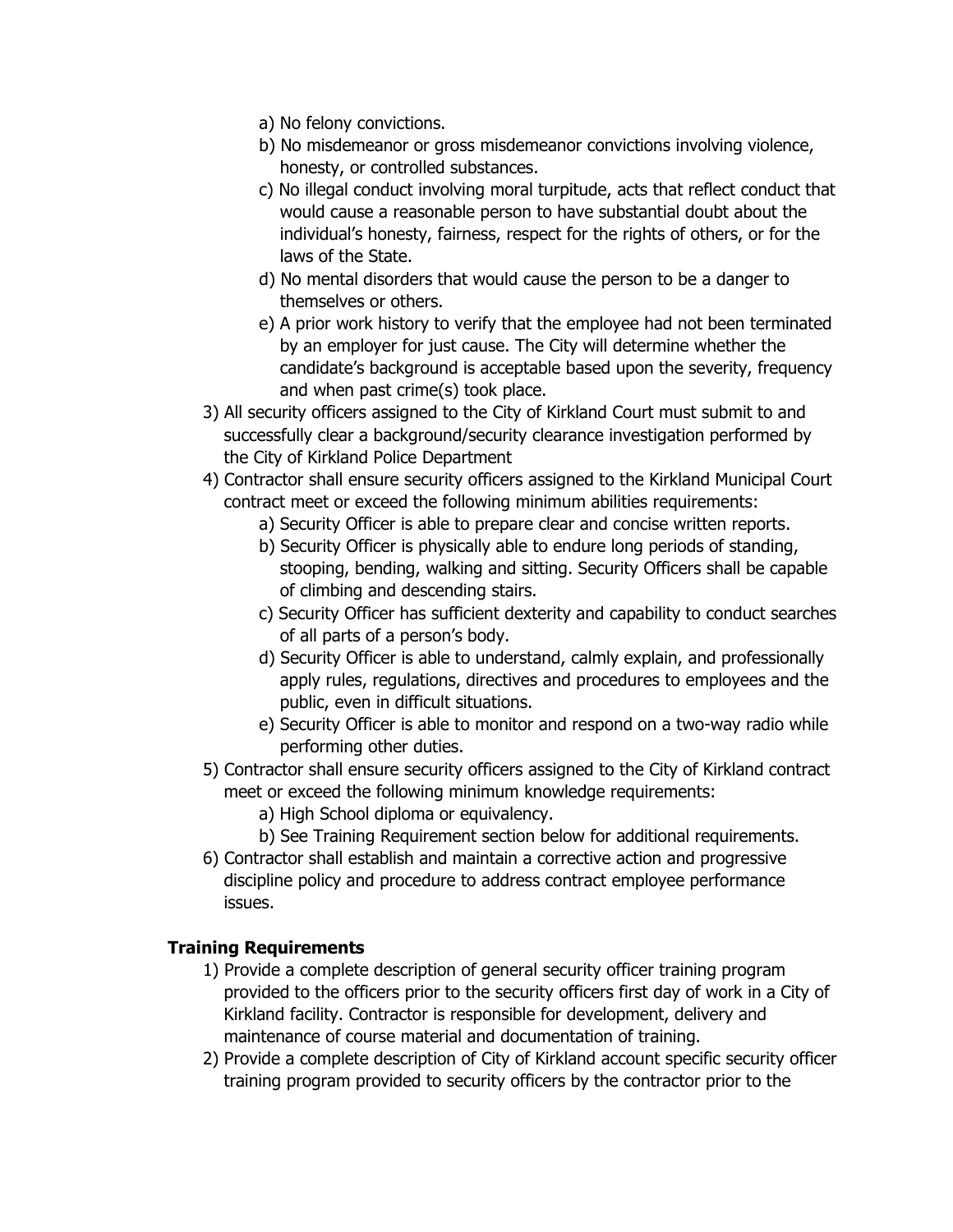security officers first day of work in a City of Kirkland facility. Contractor is responsible for development, delivery and maintenance of course material and documentation of training.

- 3) Provide complete description of contractor's process and program for providing security officers who are fully capable and qualified to staff high volume courthouse security screening checkpoints and fully trained in the operation of courthouse security screening equipment prior to assignment. Screening equipment may include x-ray detection systems, walk through metal detectors and handheld metal detectors.
- 4) Provide complete description of contractor's process and program for provision of security officers who have successfully completed a certified First Aid/CPR/AED training course of no less than 8 hours prior to assignment to City of Kirkland facilities.
- 5) Provide a complete description of general workplace safety training program provided to officers prior to the security officers first day of work in a City of Kirkland facility. Contractor is responsible for development, delivery and maintenance of course material and documentation of training.
- 6) Provide complete description of contractor's process and program for annual inservice training of security officers on subjects pertaining to City of Kirkland security operations, court security, courthouse screening and security operations in general.
- 7) Contract Staff may be required to cooperatively train with Kirkland Police on subjects mutually beneficial to both. Trainings may include responding to emergencies, evacuation drills, radio procedures and dispatching, threats, and other mutually beneficial topics.
	- a) Any scheduling of training as well as training content will be coordinated between the Contractor and Kirkland Police Department and onsite Contract Supervisor/Manager. The City will provide instructors for these mutually beneficial trainings.
	- b) Training may occur during the course of a normal workday or on weekdays the courts are closed due to holidays.
	- c) This mutually beneficial training applies only to Contract Staff normally assigned to provide security services to the City of Kirkland account.
- 8) Contractor may use a person during the on-the-job portion of training to perform security functions provided that the person is closely supervised by a qualified Contract Staff member and does not make independent judgements. The number of trainees shall be limited, so as not to interfere with security operations.

## **Appearance Requirements**

1) Provide a complete description of the contractor's program for provision of security officers with uniforms appropriate to the environment, ensuring a professional appearance and fit. Uniforms shall meet the following minimum requirements: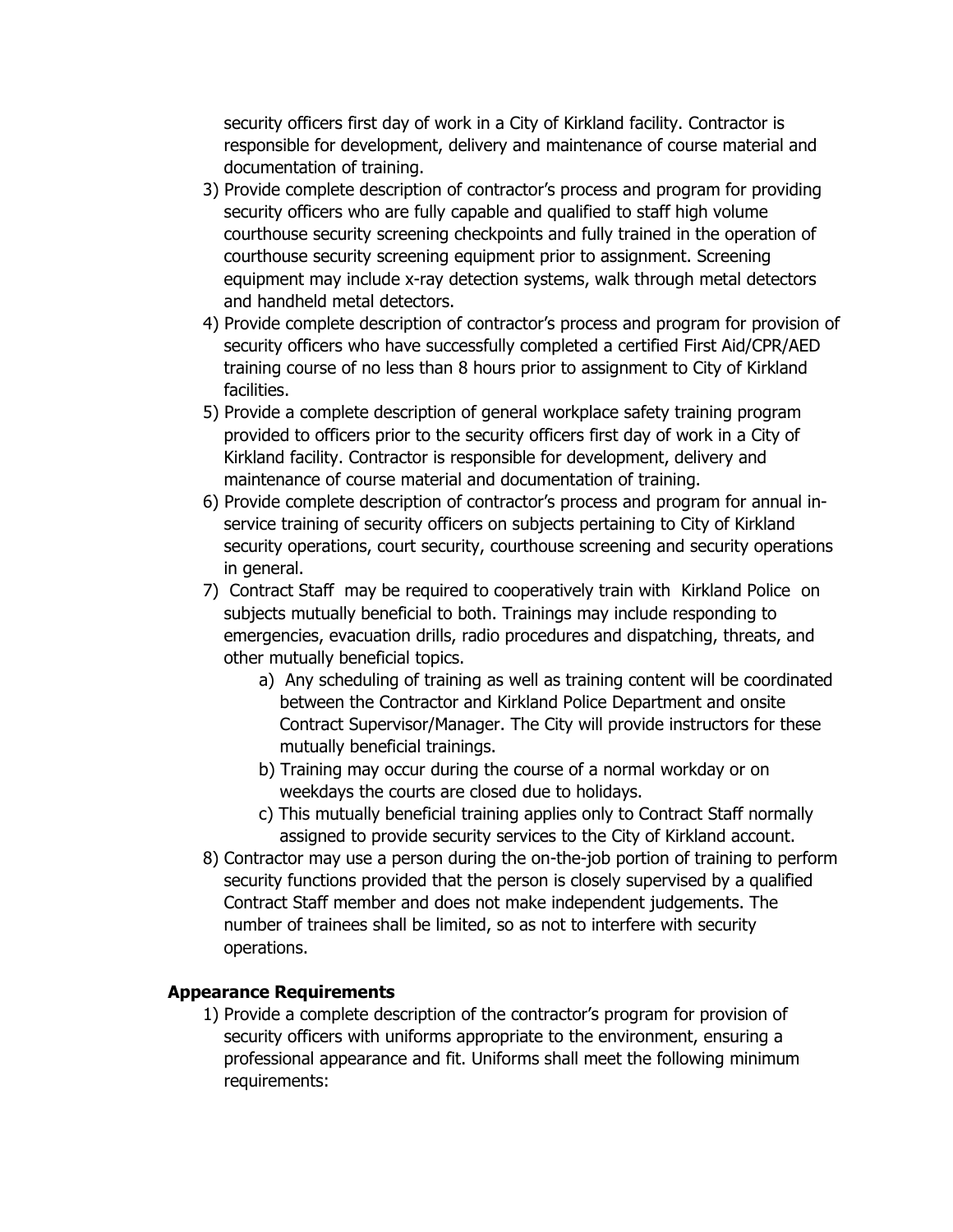- a) Uniforms shall clearly identify contractor employees as security officers and include the contractor's firm name.
- b) Uniforms shall be dissimilar in color of uniforms worn by the City of Kirkland Police Department
- 2) Contractor is responsible to ensure uniforms are well maintained and worn/damaged uniforms are replaced promptly. Contractor shall ensure its security officers wear uniforms properly and that uniforms are neat, clean, and pressed at the beginning of each shift.

## **Scope of Work**

The general services to be provided will be:

- Screen all individuals entering the Court through the courthouse entrance to prevent introduction of dangerous weapons or contraband. Courthouse screening operations include screening persons, bags, packages and parcels for weapons and prohibited items at the Kirkland Justice Center using x-ray detection equipment, walk through metal detectors, and handheld metal detectors
- Monitoring and operating intrusion detection systems, duress alarm systems, access control systems and security video camera systems from Security Main Control.
- Collects and maintains inventory of items taken during screening.
- Maintain the gun locker that is available to the public.
- Oversee the safety and security of the Court during assigned hours. To include, the safety and security of the court facility, judge, court staff, attorneys, jurors, and citizens. Respond appropriately to unruly and/or out of control/combative individuals.
- For COVID safety and precaution, duties **may** include:
	- $\circ$  instruct all public entering the facility that they are encouraged or required to wear a face mask.
	- $\circ$  request they do a self-temperature check on the device located at the entrance door.
	- $\circ$  Ask if they are ill. If informed yes, request they leave and contact the court by phone.
	- $\circ$  Request they use the hand sanitizer station before they proceed into the court lobby.
	- o Ensure physical distancing requirements are in place.
- Notifies court staff of potentially dangerous defendants. Report and record all incidents that threaten security. Complete detailed, written reports on all incidents that take place at the KMC.
- In case of emergency. The Kirkland Police Department, or designee will have the right to direct the activities of the contract staff in order to respond to the emergency. When time and circumstances permit, such direction will be provided/requested through the Onsite Supervisor/Manager. Under no circumstances may Contract Staff refuse to cooperate with such directives when it is determined an emergency exists. The Onsite Supervisor/Manager will be notified of all emergencies as soon as practical, based on the urgency of the situation.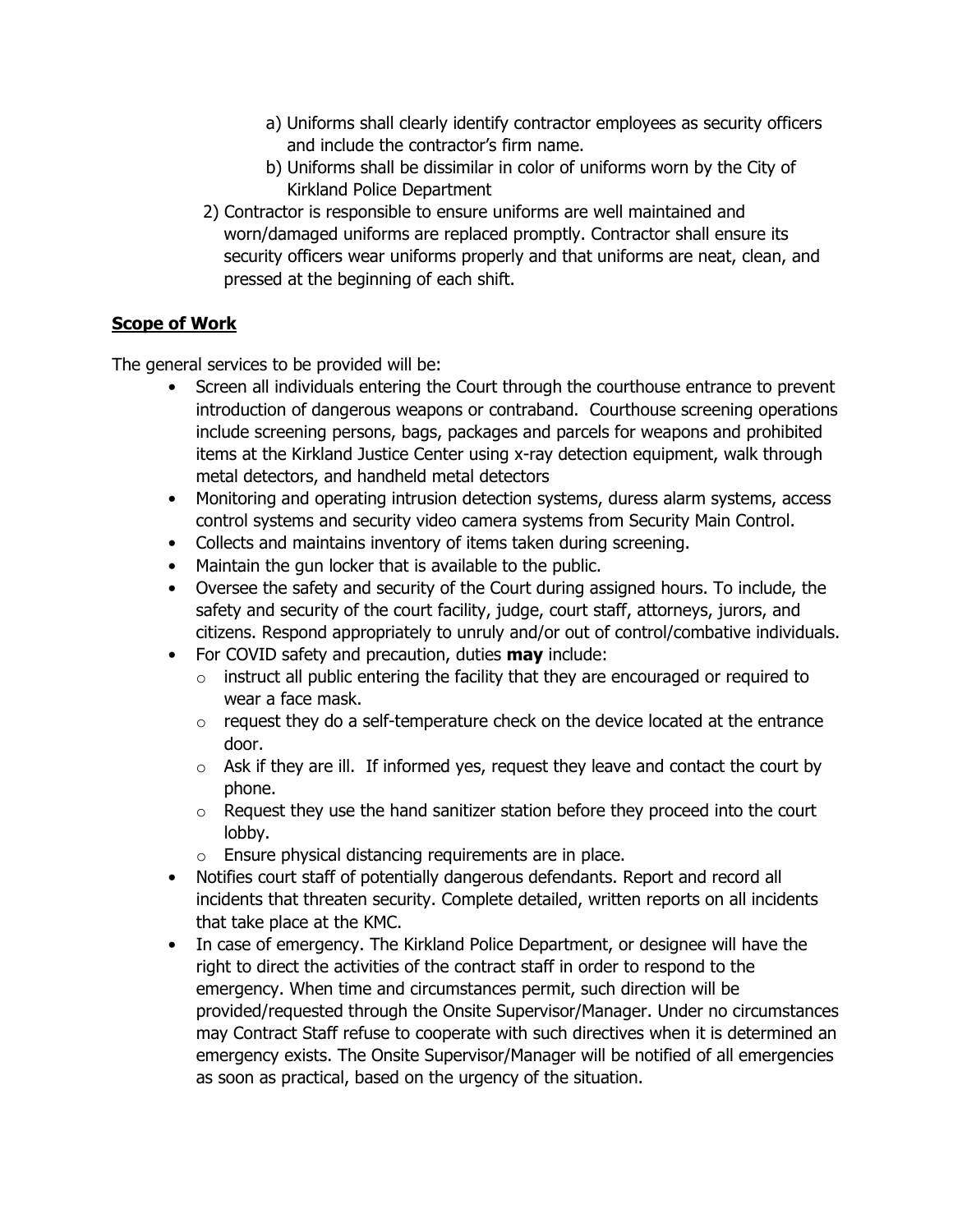- Testify in court as needed.
- Assists with jury activities; may act as a communications link between the court staff and jurors.
- Assists and directs public to the counter, courtrooms, laptop stations for ZOOM hearings, probation and restrooms.
- Opens/closes/locks court & courtroom doors; inspects and secures courtroom, restrooms, and surrounding areas of the court at the start and finish of each judicial session.
- Inspect the KMC facility and grounds to identify safety hazards, maintenance problems and unsafe working conditions. Correct, make recommendations and/or report deficiencies as appropriate.
- Responds to medical emergencies on and around KMC property.
- Maintain professional image that is appropriate for this position as the court security guard that includes wearing a standard, consistent and clean uniform while on duty.

## OPTIONAL:

- Must carry a firearm and have successful completion of the Washington State Criminal Justice Training Commission's Security Guard Licensing Program.
- Must complete Firearm's re-certification every twelve {12) months; CPR recertification every twelve {12) months; Portable Breath Test (PBT) certification; Washington State Criminal Information Center (WASIC) certification - Access training.
- Must meet minimum medical and health standards adopted by the Civil Service Commission. The requirement that the contractor meet these minimum medical and health standards is solely to ensure that the contractor can perform the services required by this contract in a safe and efficient manner and is not intended to imply that the contractor is a city employee or that the contractor has any rights under civil service, which the parties expressly agree does not apply.
- Perform alcohol/drug testing, to include breath testing, urinalysis, and mouth swabs to monitor compliance with conditions of the court regarding abstinence from alcohol/drugs.

## **General Hours of Operation:**

The Kirkland Justice Center is open from Monday through Friday from 8:30 AM to 4:30 PM. but the hours may change depending on hours courtroom is open to the public.

Contractor will be given at least two weeks' notice in advance of an on-going schedule change. Hours may be flexible based on court scheduling.

## **Contract Requirements and Fees**

If your proposal is accepted, the following fees and requirements will be due upon award, prior to issuance of a contract: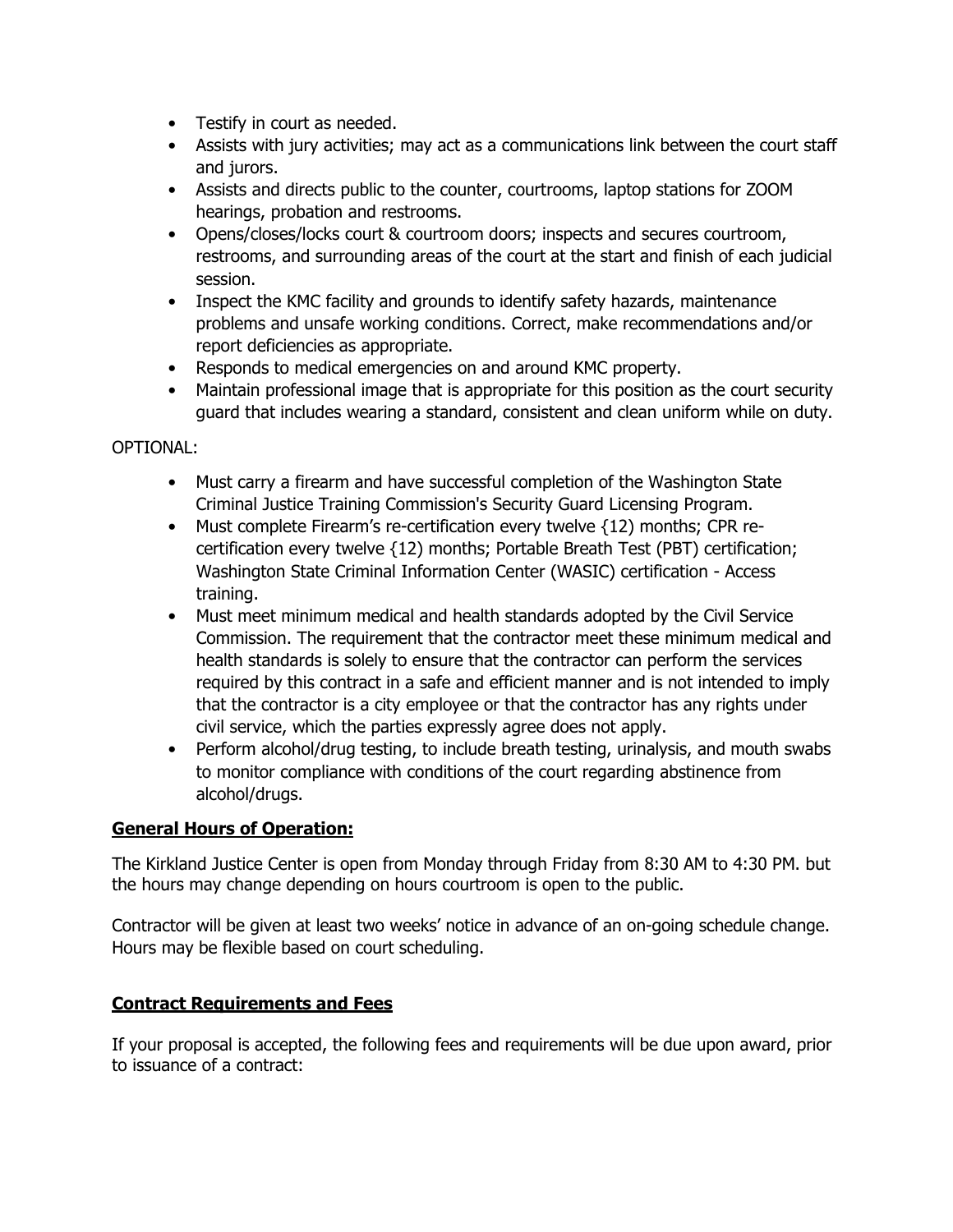## **1. Compliance with Law/City of Kirkland Business License**

- Contractor must obtain and provide a copy of a City of Kirkland Business License and otherwise comply with Kirkland Municipal Code Chapter 7.02.
- The Contractor shall comply with all applicable State, Federal and City laws, ordinances, regulations, and codes.

## **2. Insurance**

• Contractor's insurance should be consistent with the requirements found in the sample agreement shown as Attachment A. Please note that insurance coverage amount requirements will depend on whether the City chooses unarmed or armed security.

## **Prevailing Wage**

Pursuant to State of Washington RCW 39.12, all payment for salaries and wages shall conform to State of Washington Department of Labor and Industries as prevailing wage rates. For this project select the King County rates that apply on the bid opening date from either of these sites:

## **<http://www.wsdot.wa.gov/Design/ProjectDev/WageRates/default.htm>**

## **<http://www.lni.wa.gov/TradesLicensing/PrevWage/WageRates>**

Before payment is made by the Local Agency of any sums due under this contract, the Local Agency must receive from the Contractor and each Subcontractor a copy of "Statement of Intent to Pay Prevailing Wages" (Form L & I Number 700-29) approved by the Washington State Department of Labor and Industries.

A fee of \$45.00 per each "Statement of Intent to Pay Prevailing Wages" and "Affidavit of Wages Paid" is required to accompany each form submitted to this Department of Labor and Industries. The Contractor is responsible for payment of these fees and shall make all applications directly to the Department of Labor and Industries. These fees shall be incidental to all the bid items of this contract

## **Submission Criteria**

Proposals should be prepared simply, providing straight forward, concise descriptions of the applicant's capabilities to satisfy the requirements of the request.

Proposals must include the following:

- 1. A description of qualifications, including:
	- Business experience
	- Project specific experience
	- Company information including time the company has been in business
	- Number of employees, including number of staff with firearm training
	- Identified staff and their experience that will be working on the project
- 2. Implementation plan including: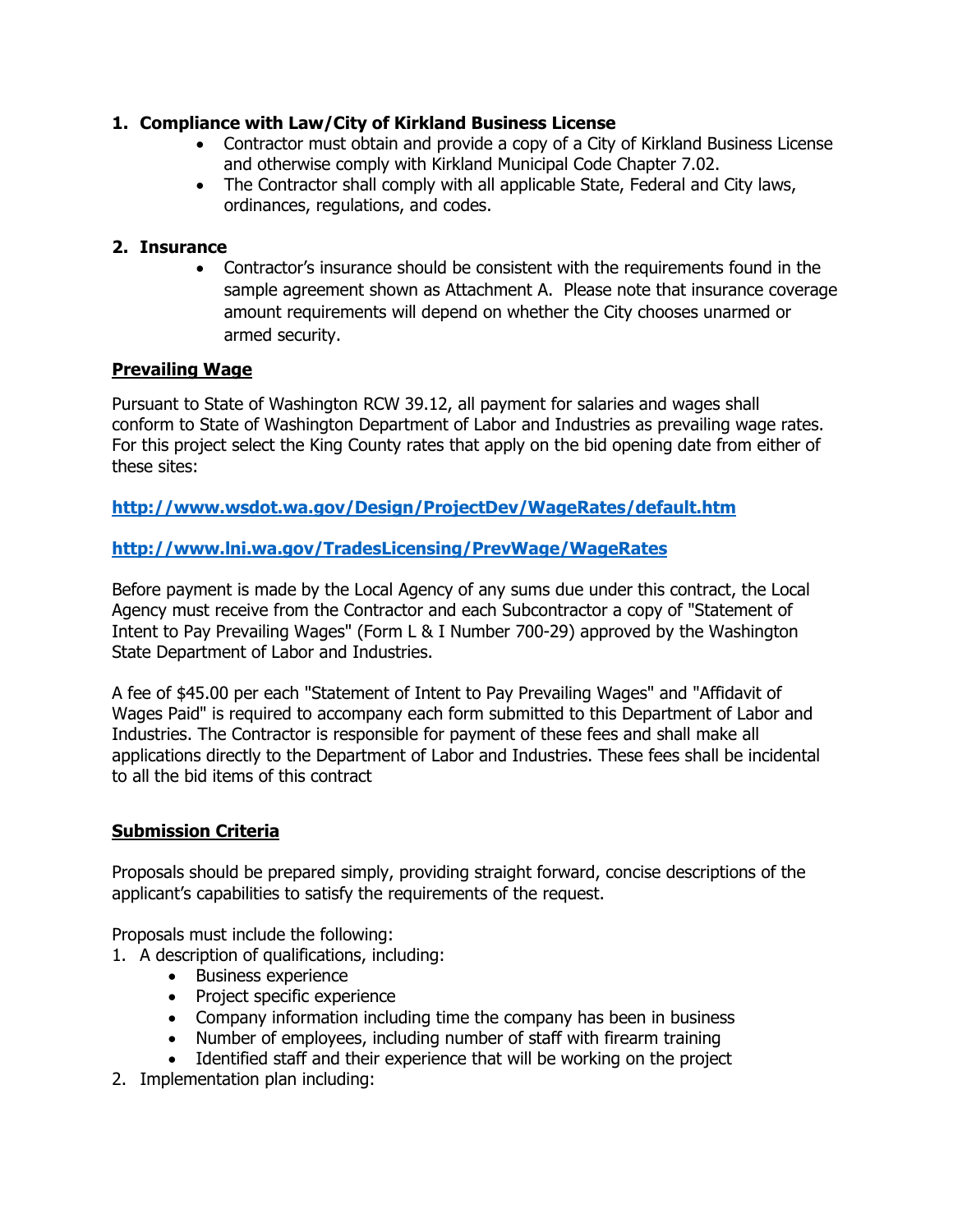- A complete description of method to complete the scope of work
- Detailed information on the Contractor's proposed fee schedule for items and/or services proposed and any variation for non-routine services, inclusive of Washington State sales tax; leasehold excise tax and any other applicable governmental charges. Please include hourly rates for both armed and unarmed security.
- 3. Examples of relevant projects:
	- Provide information about similar projects or clients for whom you have completed projects or provided similar operations and services.
- 4. References:
	- Please provide four Client references along with their contact information.

## **Proposal Submittal Instructions**

Please note: The following general requirements are mandatory for all proposals. Proposals submitted after the deadline date and time or lacking one or more of the following requirements will not be accepted.

- **1. Proposals must be received by no later than 4:00 p.m. on July 14, 2022.**
- 2. Emailed proposals should include, "Security for Kirkland Municipal Court Job # 20-22- MC " in the subject line and be addressed to [purchasing@kirklandwa.gov](mailto:purchasing@kirklandwa.gov)
- 3. All proposals sent electronically must be in the form of a PDF or MS Word document and cannot exceed 20MB. **This is the preferred submission format.**
- 4. If paper proposals are being submitted, they must consist of one original and one copy. The City must receive any paper submittal before 4:00 PM on July 14, 2022, and any delivery received after the deadline will be rejected. These can be mailed or delivered to:

City of Kirkland ATTN: Purchasing staff – Security for K.M.C. - Job #20-22-MC 123 5th Avenue Kirkland, WA 98033

- 5. All proposals must include the legal name of the organization, firm, individual or partnership submitting the RFP. Include the address of the principal place of business, mailing address, phone numbers, emails, fax number (if one exists) and primary contact person.
- 6. To be evaluated, a proposal must address all requirements and instructions contained within.
- 7. Provide all references and materials required by the RFP instructions within.

**Questions:** Questions regarding the scope of work or evaluation process must be submitted in writing and should be addressed to Tracy Jeffries, Deputy Director of Court Services, at [tjeffries@kirklandwa.gov](mailto:tjeffries@kirklandwa.gov) . Questions regarding the RFP process should be addressed to Purchasing staff, at [purchasing@kirklandwa.gov.](mailto:purchasing@kirklandwa.gov) All questions must be submitted by 5:00 PM on July 1, 2022.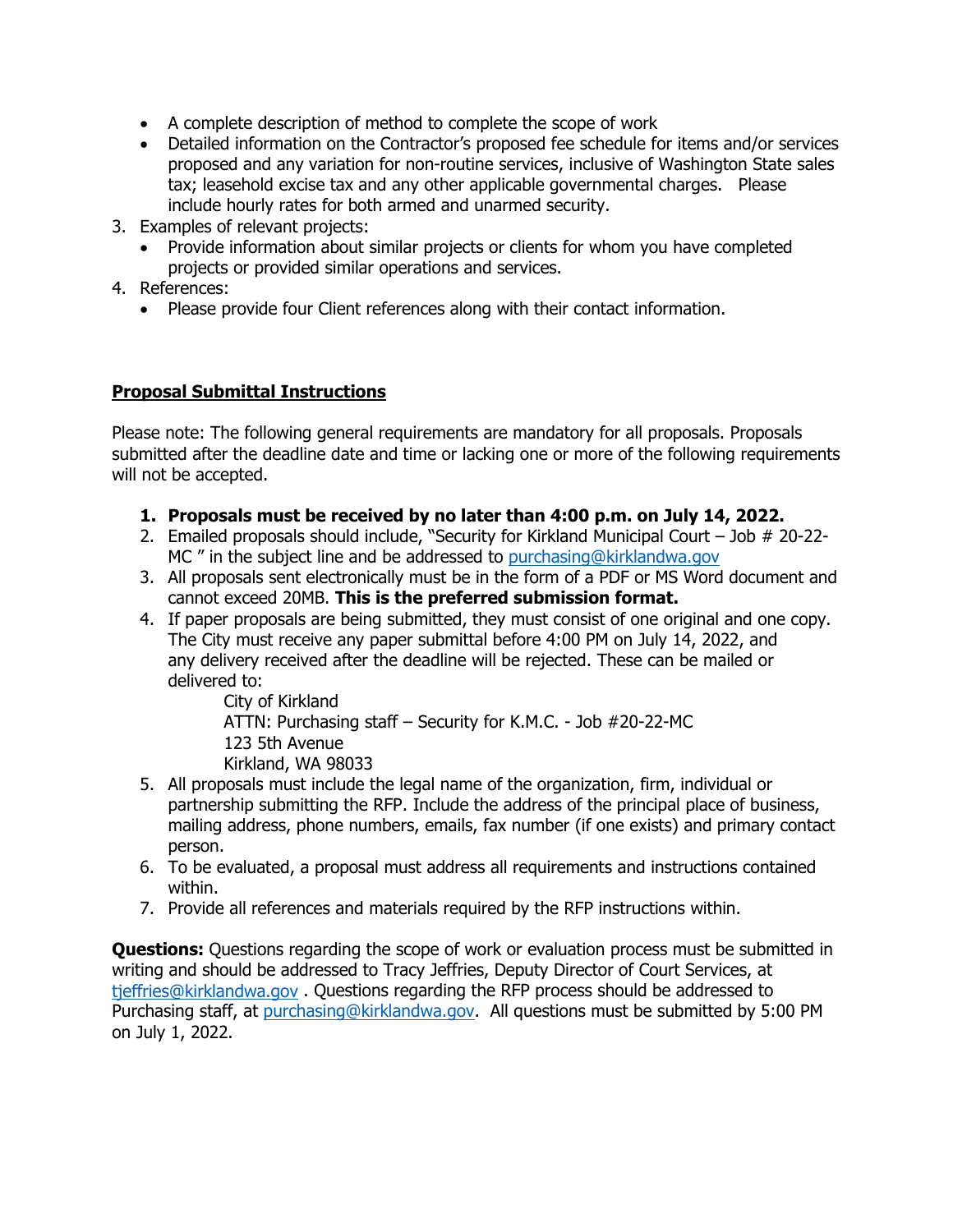#### **Submittal Deadlines**

The Department's schedule for review of the RFP submittals and final selection of the Contractor is as follows:

| June 16, 2022         | RFP posted                                          |
|-----------------------|-----------------------------------------------------|
| July 1, 2022          | Deadline for questions: 5:00 p.m.                   |
| July 7, 2022          | Responses to questions posted                       |
| July 14, 2022         | Request for Proposal Submittals Deadline: 4:00 p.m. |
| July 15-July 29, 2022 | Evaluation Period - may include interviews          |
| August, 2022          | <b>Contract Awarded</b>                             |

## **Selection Criteria**

The City will make a selection based on the evaluation of the written proposals. The City may also conduct an interview process with scoring used to determine the selected proposer. The City may elect to interview some or all proposers. The City reserves the right to make a selection based only on the evaluation of the written proposals. Written proposals and interviews will be evaluated based on the following criteria:

| Statement of understanding                          | 10%        |
|-----------------------------------------------------|------------|
| Company background and prior experience             | 10%        |
| Experience and qualifications of assigned personnel | <b>20%</b> |
| Scope of work approach                              | 30%        |
| Cost schedule                                       | 30%        |
| <b>Total</b>                                        | 100%       |

## **Selection Process**

A selection committee will review all proposals, select finalists and may conduct interviews prior to making the final selection of the consultant.

Prior to the commencement of work, the City and the selected consultant will meet to settle contract details. A notice to the consultant of the City's award will constitute notice to proceed. The City is not responsible for any costs incurred by the consultant in the preparation of the proposal. Once submitted to the City, all proposals will become public information.

## **Contract**

The Consultant and the City will execute a Professional Services Agreement for "Security for Kirkland Municipal Court" (Attachment A).

## **Terms and Conditions**

A. The City reserves the right to reject any and all proposals, and to waive minor irregularities in any proposal.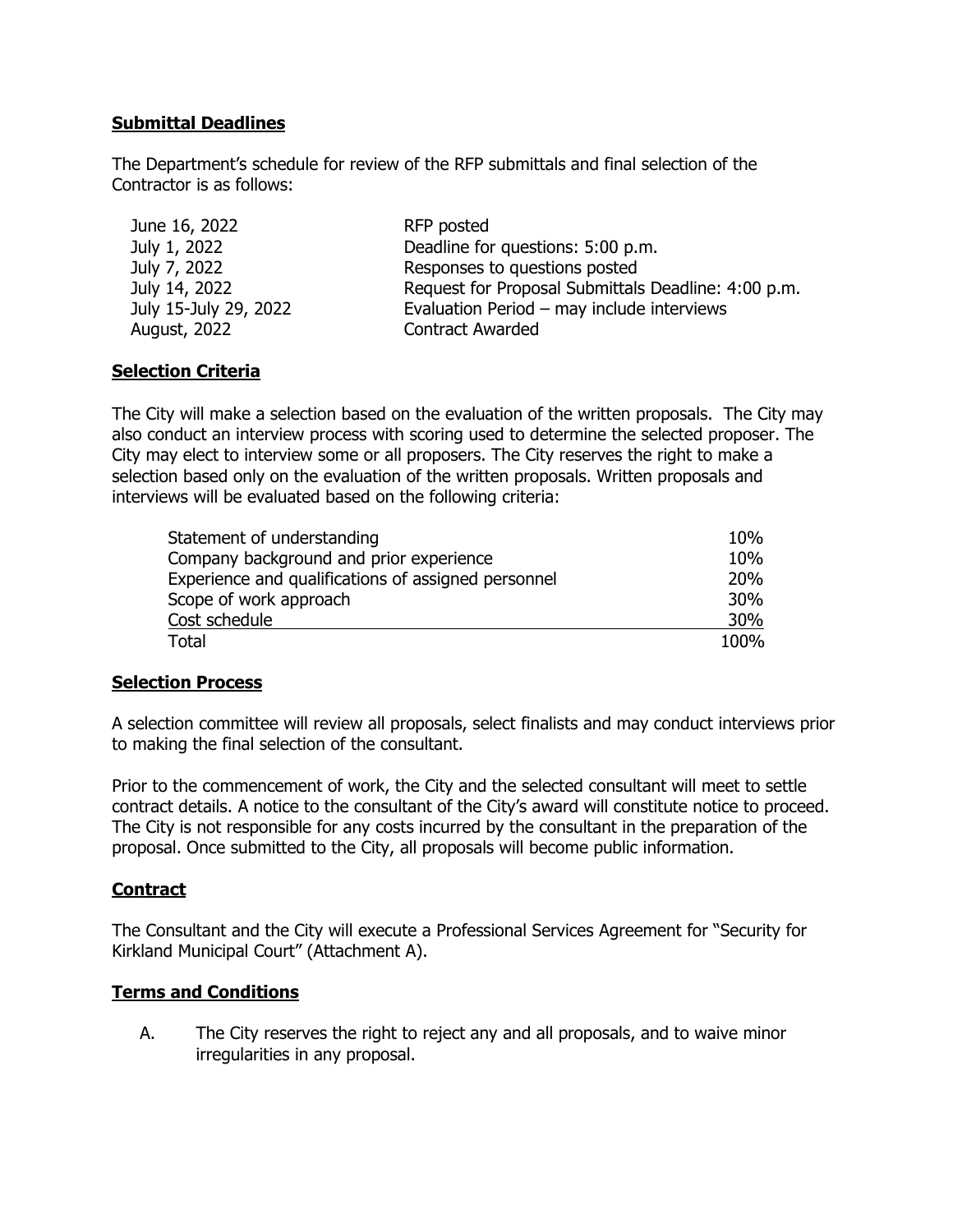- B. Proposers responding to this RFP must follow the procedures and requirements stated in the RFP document. Adherence to the procedures and requirements of this RFP will ensure a fair and objective analysis of your proposal. Failure to comply with or complete any part of this RFP may result in rejection of your proposal.
- C. The City reserves the right to request clarification of information submitted, and to request additional information on any proposal.
- D. The City reserves the right to award any contract to the next most qualified agency, if the successful agency does not execute a contract within 30 days of being notified of selection.
- E. Any proposal may be withdrawn up until the date and time set above for opening of the proposals. Any proposal not so timely withdrawn shall constitute an irrevocable offer, for a period of one hundred and twenty (120) days to sell to the City the services described in the attached specifications, or until one or more of the proposals have been approved by the City administration, whichever occurs first.
- F. The contract resulting from acceptance of a proposal by the City shall be in a form supplied or approved by the City and shall reflect the specifications in this RFP. A copy of the City's standard Professional Services Agreement is available for review (see attachment A). The City reserves the right to reject any proposed agreement or contract that does not conform to the specifications contained in this RFP and which is not approved by the City Attorney's office.
- G. The City shall not be responsible for any costs incurred by the agency in preparing, submitting or presenting its response to the RFP.
- H. Any material submitted by a proposer shall become the property of the City. Materials submitted after a contract is signed will be subject to the ownership provision of the executed contract.
- I. The City reserves the right not to award any portion or all of the project if it finds that none of the proposals submitted meets the specific needs of the project. The City reserves the right to modify the scope of work and award portions of this RFP to the selected vendor. The City reserves the right to award this work to multiple vendors if the scope of work would be best completed by multiple vendors and their associated experience.

## **Cooperative Purchasing**

Chapter 39.34 RCW allows cooperative purchasing between public agencies in the State of Washington. Public agencies which have filed an Intergovernmental Cooperative Purchasing Agreement with the City may purchase from City contracts, provided that the consultant agrees to participate. The City does not accept any responsibility for contracts issued by other public agencies, however.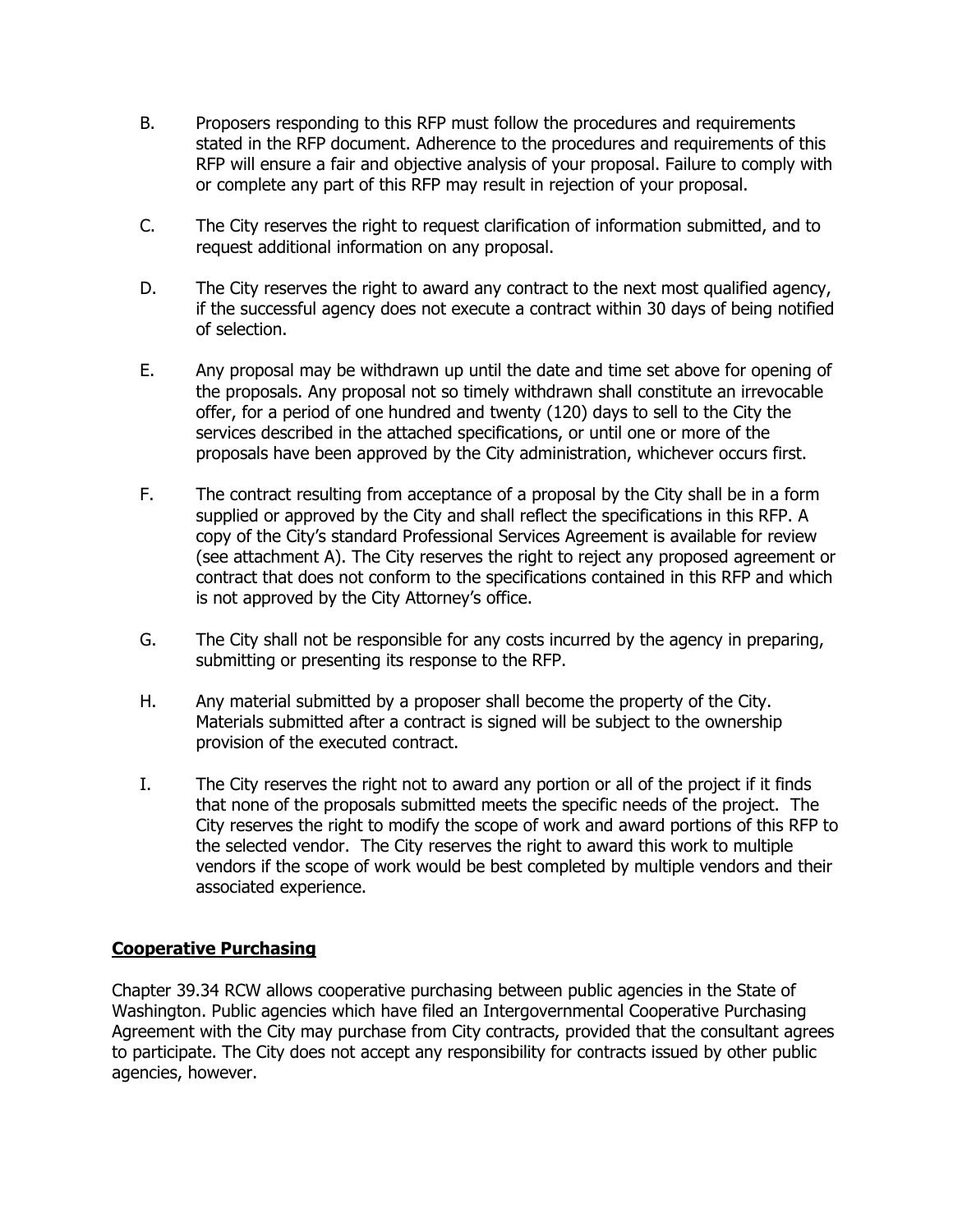## **Public Disclosure**

Once submitted to the City, proposals shall become the property of the City, and all proposals shall be deemed a public record as defined in "The Public Records Act," chapter 42 section 56 of the RCW. Any proposal containing language which copyrights the proposal, declares the entire proposal to be confidential, declares that the document is the exclusive property of the proposer, or is any way contrary to state public disclosure laws or this RFP, could be removed from consideration. The City will not accept the liability of determining what the proposer considers proprietary or not. Therefore, any information in the proposal that the proposer claims as proprietary and exempt from disclosure under the provisions of RCW 42.56.270 must be clearly designated as described in the "Proprietary Material Submitted" section above. It must also include the exemption(s) from disclosure upon which the proposer is making the claim, and the page it is found on must be identified. With the exception of lists of prospective proposers, the City will not disclose RFP proposals until a bid selection is made. At that time, all information about the competitive procurement will be available with the exception of: proprietary/confidential portion(s) of the proposal(s), until the proposer has an adequate opportunity to seek a court order preventing disclosure. The City will consider a proposer's request for exemption from disclosure; however, the City will make a decision predicated upon RCW 42.56.

#### **OMWBE Participation**

The City encourages OMWBE firms to submit qualifications and encourages all firms to team with OMWBE firms in their pursuit of this project.

## **Federal Debarment**

The Bidder shall not currently be debarred or suspended by the Federal government. The Bidder shall not be listed as having an "active exclusion" on the U.S. government's "System for Award Management" database [\(www.sam.gov\)](http://www.sam.gov/).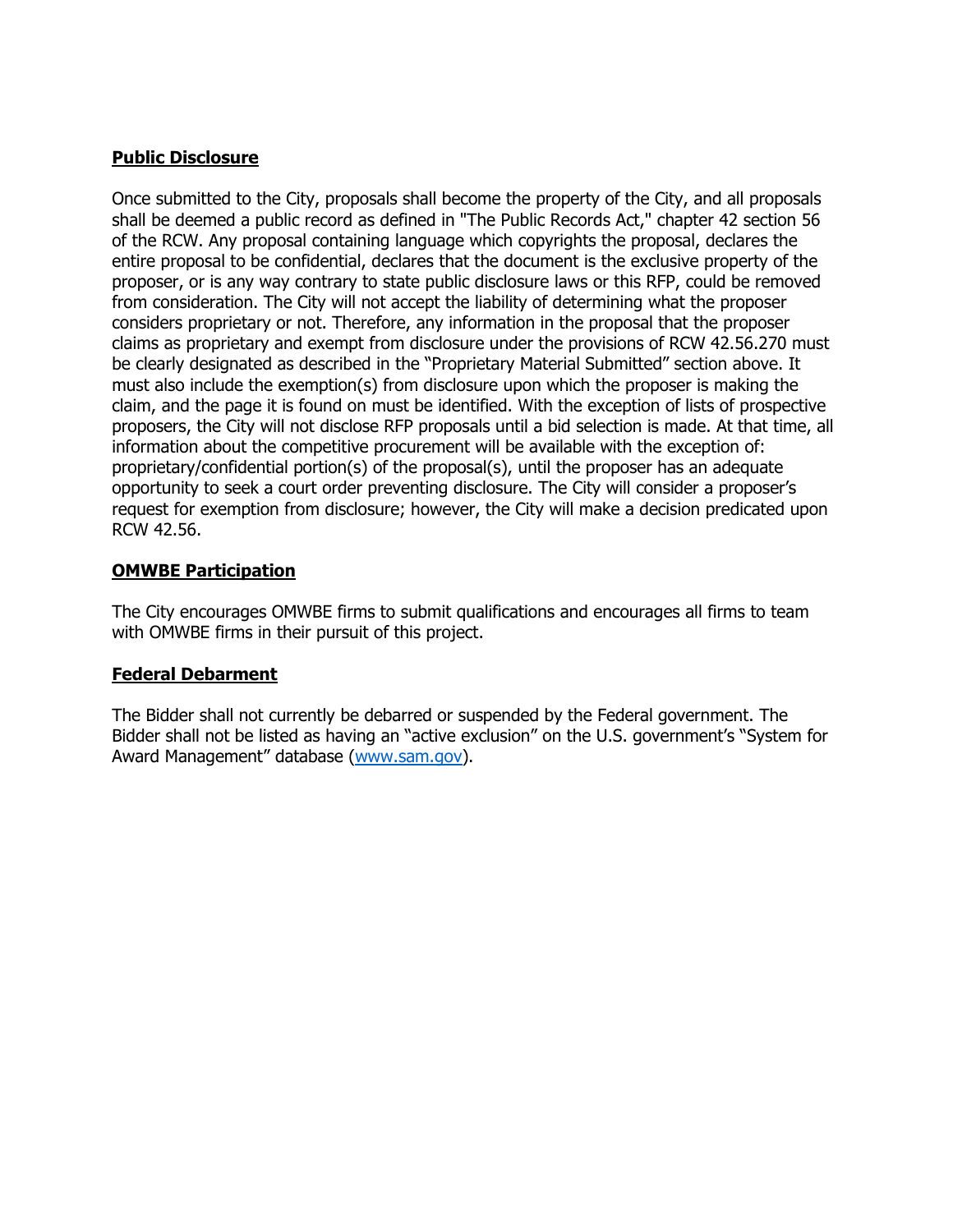

The City of Kirkland, Washington, a municipal corporation ("City") and whose address is \_\_\_\_\_\_\_\_\_\_\_\_\_\_\_\_\_\_\_\_\_\_\_\_ ("Consultant"), agree and contract as follows.

In consideration of the mutual benefits and conditions set forth below, the parties agree as follows:

## **I. SERVICES BY CONSULTANT**

- A. The Consultant agrees to perform the services described in Attachment to this Agreement, which attachment is incorporated herein by reference.
- B. All services and duties shall be conducted and performed diligently, completely and in accordance with professional standards of conduct and performance.

## **II. COMPENSATION**

- A. The total compensation to be paid to Consultant for these services shall not exceed \$ cases are the contract of the case of the case of the case of the case of the case of the case of the c
- B. Payment to Consultant by the City in accordance with the payment ceiling specified above shall be the total compensation for all services performed under this Agreement and supporting documents hereto as well as all subcontractors' fees and expenses, supervision, labor, supplies, materials, equipment or the use thereof, reimbursable expenses, and other necessary incidentals.
- C. The Consultant shall be paid on the basis of invoices submitted. Invoicing will be on the basis of percentage complete or on the basis of time, whichever is applicable in accordance with the terms of this Agreement.
- D. The City shall have the right to withhold payment to Consultant for any services not completed in a satisfactory manner until such time as Consultant modifies such services to the satisfaction of the City.
- E. Unless otherwise specified in this Agreement, any payment shall be considered timely if a warrant is mailed or is available within 45 days of the date of actual receipt by the City of an invoice conforming in all respects to the terms of this Agreement.

#### **III. TERMINATION OF AGREEMENT**

The City or the Consultant may terminate or suspend this Agreement at any time, with or without cause, by giving thirty (30) days' notice to the other in writing. In the event of termination, all finished or unfinished reports, or other material prepared by the Consultant pursuant to this Agreement, shall be provided to the City. In the event the City terminates prior to completion without cause, consultant may complete such analyses and records as may be necessary to place its files in order. Consultant shall be entitled to receive just and equitable compensation for any satisfactory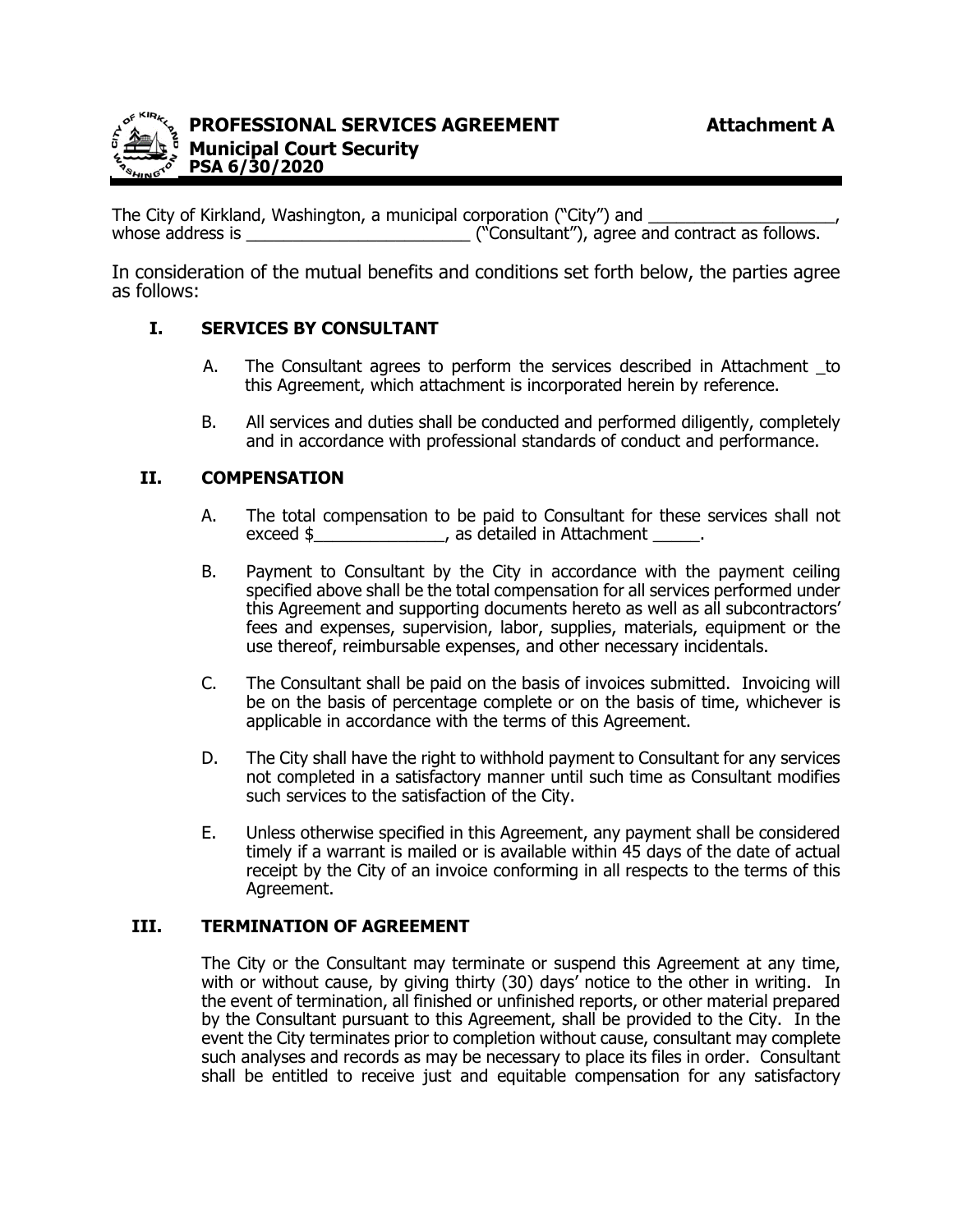services completed on the project prior to the date of termination, not to exceed the payment ceiling set forth above.

#### **IV. RECORDS**

The Consultant at such times and in such forms as the City may require, shall furnish to the City such statements, records, reports, data, and information as the City may request pertaining to matters covered by this Agreement. All of the reports, information, data, and other related materials, prepared or assembled by the Consultant under this Agreement and any information relating to personal, medical, and financial data will be treated as confidential only as allowed by Washington State laws regarding disclosure of public information, Chapter 42.56 RCW

The Consultant shall at any time during normal business hours and as often as the City may deem necessary, make available for examination all of its records and data with respect to all matters covered, directly or indirectly, by this Agreement and shall permit the City or its designated authorized representative to audit and inspect other data relating to all matters covered by this Agreement. The City shall receive a copy of all audit reports made by the agency or firm as to the Consultant's activities. The City may, at its discretion, conduct an audit, at its expense, using its own or outside auditors, of the Consultant's activities which relate, directly or indirectly, to the Agreement.

Consultant will provide all original operation manuals, along with all warranties, from the manufacturer for any equipment or items installed or supplied to the City has part of this contracted project.

The Consultant shall maintain accounts and records, including personnel, property, financial, and programmatic records, which sufficiently and properly reflect all direct and indirect costs of any nature expended and services performed pursuant to this Agreement. The Consultant shall also maintain such other records as may be deemed necessary by the City to ensure proper accounting of all funds contributed by the City to the performance of this Agreement.

The foregoing records shall be maintained for a period of six years after termination of this Agreement unless permission to destroy them is granted by the Office of the Archivist in accordance with RCW Chapter 40.14 and by the City.

#### **V. GENERAL ADMINISTRATION AND MANAGEMENT**

The \_\_\_\_\_\_\_\_\_\_\_\_\_\_\_\_\_\_\_\_\_\_ for the City of Kirkland shall review and approve the Consultant's invoices to the City under this Agreement, shall have primary responsibility for overseeing and approving services to be performed by the Consultant, and shall coordinate all communications with the Consultant from the City.

#### **VI. COMPLETION DATE**

The estimated completion date for the Consultant's performance of the services specified in Section I is \_\_\_\_\_\_\_\_\_\_\_\_\_\_\_\_\_\_.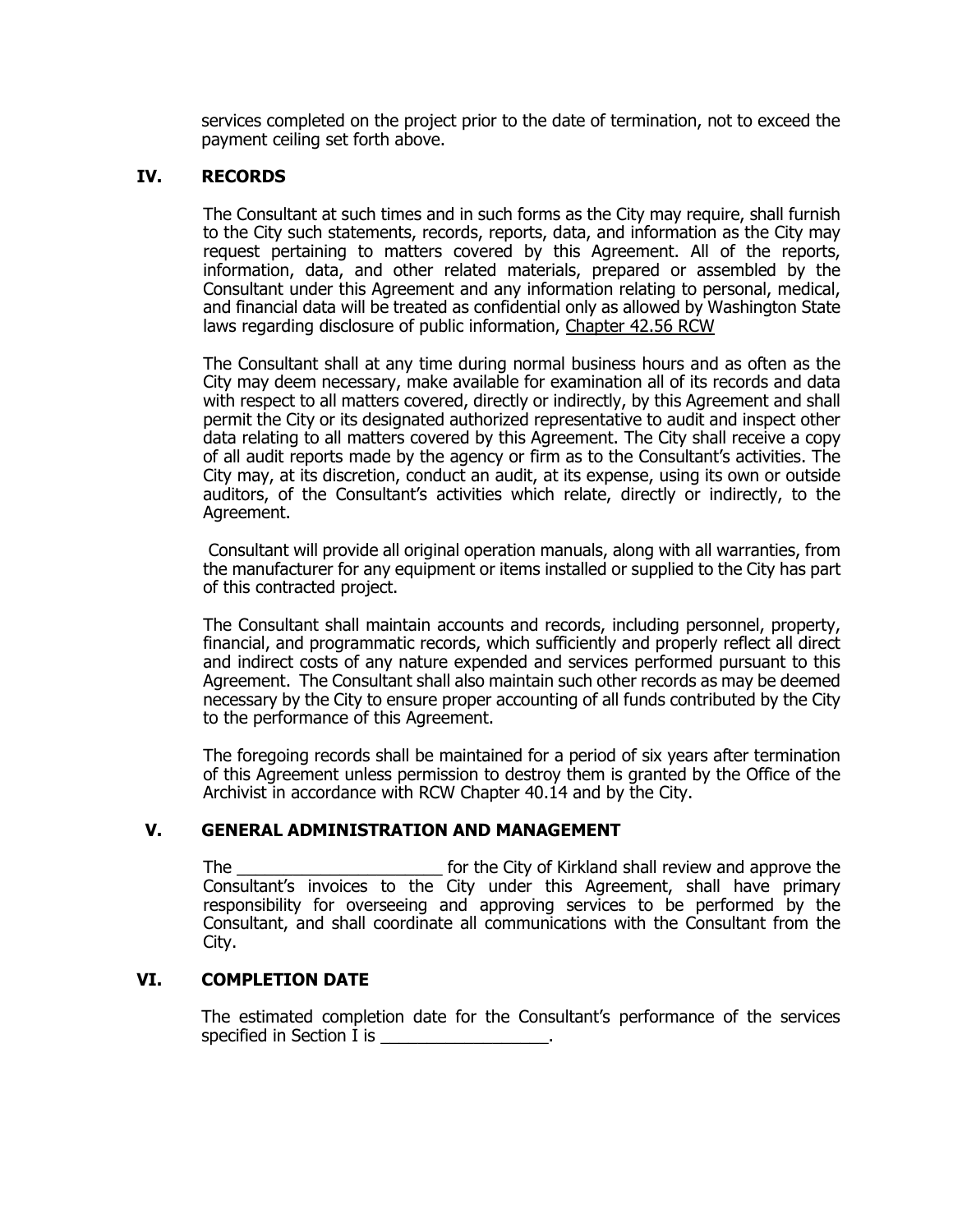Consultant will diligently proceed with the services contracted for, but consultant shall not be held responsible for delays occasioned by factors beyond its control which could not reasonably have been foreseen at the time of the execution of this Agreement. If such a delay arises, Consultant shall forthwith notify the City.

#### **VII. SUCCESSORS AND ASSIGNS**

The Consultant shall not assign, transfer, convey, pledge, or otherwise dispose of this Agreement or any part of this Agreement without prior written consent of the City.

#### **VIII. NONDISCRIMINATION**

Consultant shall, in employment made possible or resulting from this Agreement, ensure that there shall be no unlawful discrimination against any employee or applicant for employment in violation of RCW 49.60.180, as currently written or hereafter amended, or other applicable law prohibiting discrimination, unless based upon a bona fide occupational qualification as provided in RCW 49.60.180 or as otherwise permitted by other applicable law. Further, no person shall be denied or subjected to discrimination in receipt of the benefit of any services or activities made possible by or resulting from this Agreement in violation of RCW 49.60.215 or other applicable law prohibiting discrimination.

#### **IX. HOLD HARMLESS/INDEMNIFICATION**

To the greatest extent allowed by law the Consultant shall defend, indemnify and hold the City, its officers, officials, employees and volunteers harmless from any and all claims, injuries, damages, losses or suits including attorney fees, arising out of or in connection with performance of this Agreement, except for injuries and damages caused by the sole negligence of the City.

Should a court of competent jurisdiction determine that this Agreement is subject to RCW 4.24.115, then, in the event of liability for damages arising out of bodily injury to persons or damages to property caused by or resulting from the concurrent negligence of the Consultant and the City, its officers, officials, employees, and volunteers, the Consultant's liability hereunder shall be only to the extent of the Consultant's negligence. It is further specifically and expressly understood that the indemnification provided herein constitutes the Consultant's waiver of immunity under Industrial Insurance, Title 51 RCW, solely for the purpose of this indemnification. This waiver has been mutually negotiated by the parties. The provisions of this section shall survive the expiration or termination of this Agreement.

## **X. LIABILITY INSURANCE COVERAGE**

The Consultant shall procure and maintain for the duration of the Agreement, insurance against claims for injuries to persons or damage to property which may arise from or in connection with the performance of the work hereunder by the Consultant, its agents, representatives, or employees. A failure to obtain and maintain such insurance or to file required certificates and endorsements shall be a material breach of this Agreement.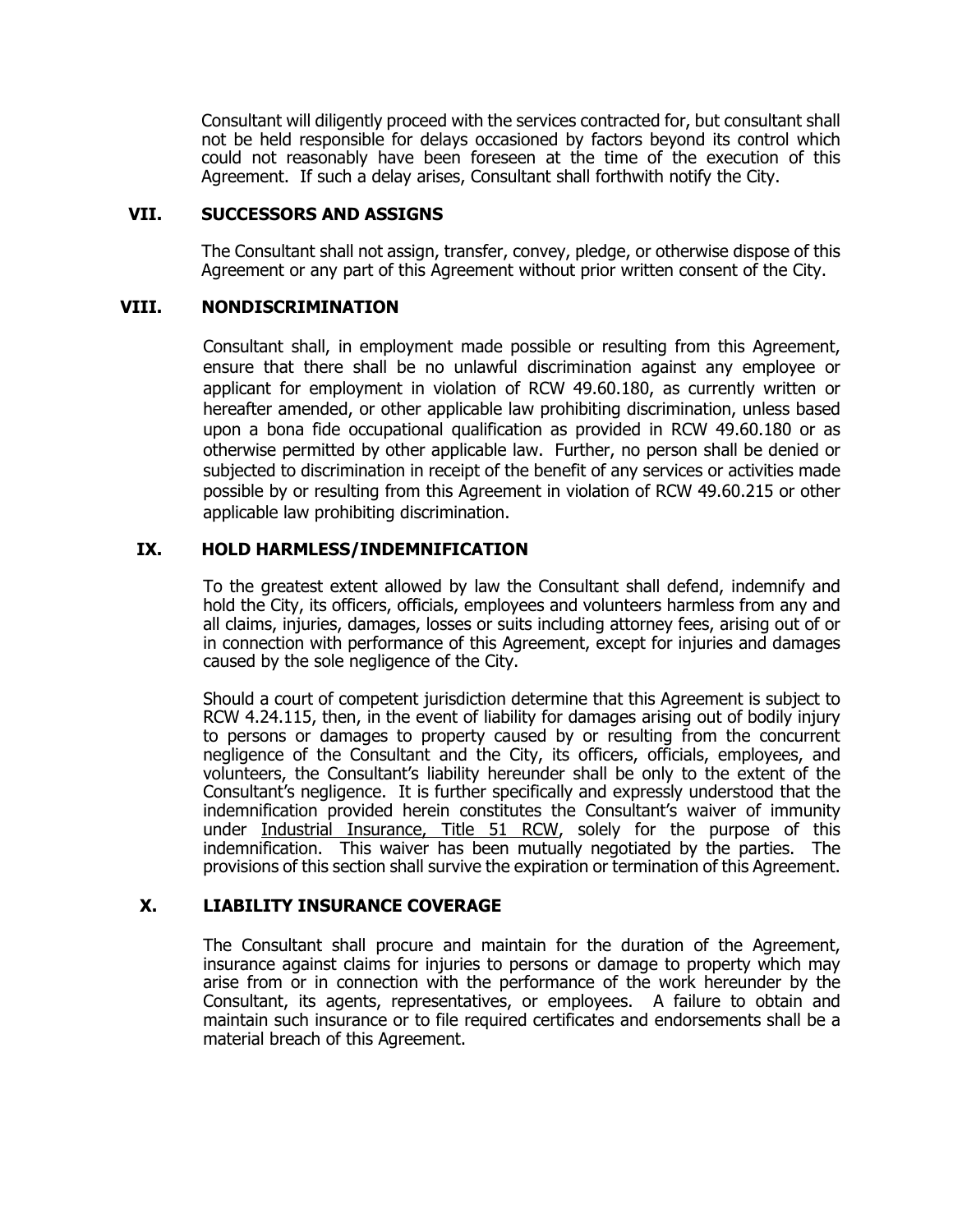Consultant's maintenance of insurance as required by the agreement shall not be construed to limit the liability of the Consultant to the coverage provided by such insurance, or otherwise limit the City's recourse to any remedy available at law or in equity.

#### A. **Minimum Scope of Insurance**

Consultant shall obtain insurance of the types described below:

- 1. Automobile Liability insurance covering all owned, non-owned, hired and leased vehicles. Coverage shall be as least as broad as Insurance Services Office (ISO) form CA 00 01 or a substitute form providing equivalent liability coverage. If necessary, the policy shall be endorsed to provide contractual liability coverage.
- 2. Commercial General Liability insurance shall be as least as broad as ISO occurrence form CG 00 01 and shall cover liability arising from premises, operations, stop-gap independent contractors and personal injury and advertising injury. The City shall be named as an additional insured under the Consultant's Commercial General Liability insurance policy with respect to the work performed for the City using an additional insured endorsement at least as broad as ISO CG 20 26.
- 3. Workers' Compensation coverage as required by the Industrial Insurance laws of the State of Washington.
- 4. Professional Liability insurance appropriate to the Consultant's profession.

## B. **Minimum Amounts of Insurance**

If security staff is unarmed, Consultant shall maintain the following insurance limits:

- 1. Automobile Liability insurance with a minimum combined single limit for bodily injury and property damage of \$1,000,000 per accident.
- 2. Commercial General Liability insurance shall be written with limits no less than \$2,000,000 each occurrence, \$4,000,000 general aggregate.
- 3. Professional Liability insurance shall be written with limits no less than \$1,000,000 per claim and \$2,000,000 policy aggregate limit.

If security staff is armed, Consultant shall maintain the following insurance limits:

- 1. Automobile Liability insurance with a minimum combined single limit for bodily injury and property damage of \$1,000,000 per accident.
- 2. Commercial General Liability insurance shall be written with limits no less than \$2,000,000 each occurrence, \$4,000,000 general aggregate.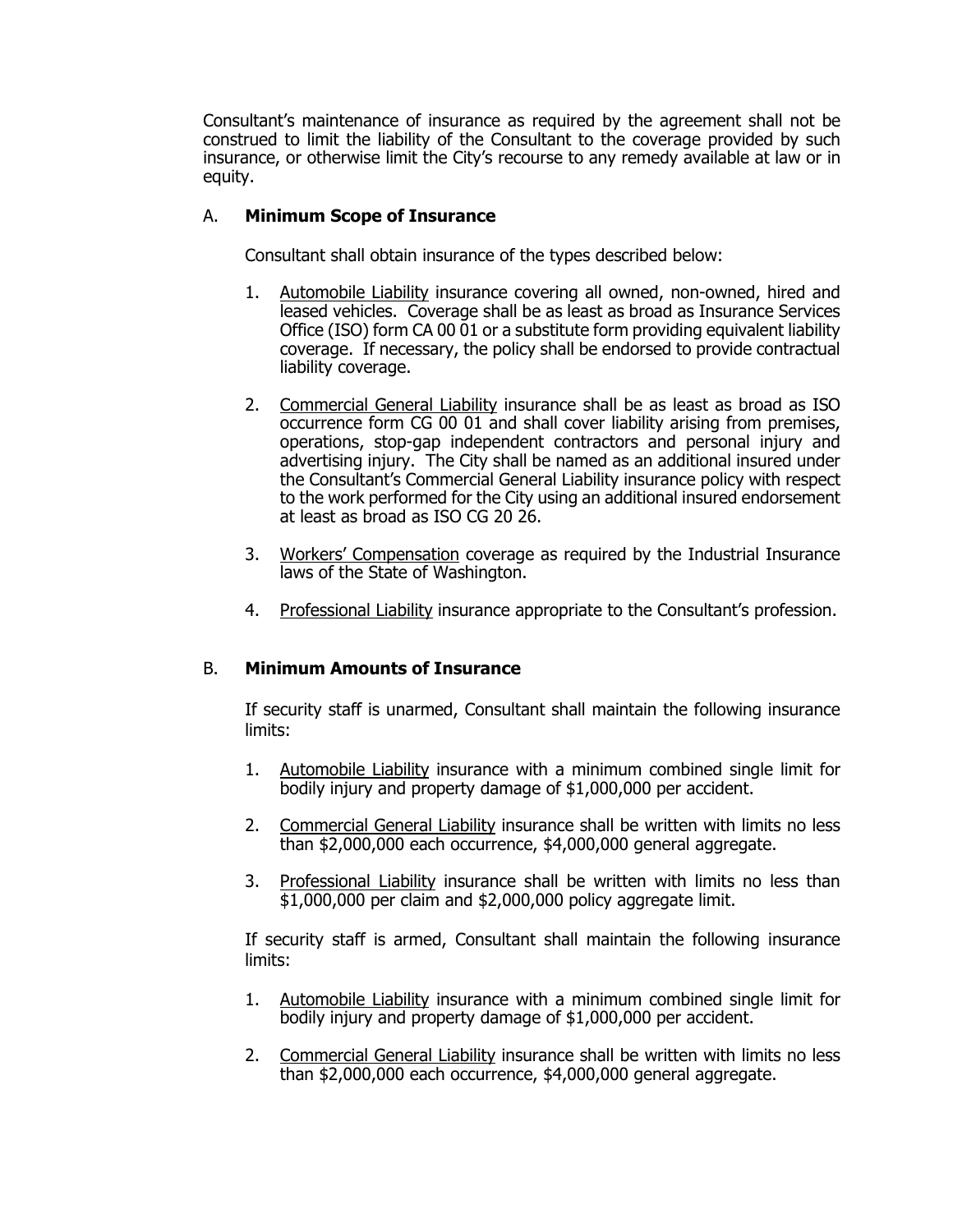3. Professional Liability insurance shall be written with limits no less than \$5,000,000 per claim and \$10,000,000 policy aggregate limit.

#### C. **Other Insurance Provisions**

The insurance policies are to contain, or be endorsed to contain, the following provisions for Automobile Liability and Commercial General Liability insurance:

- 1. The Consultant's insurance coverage shall be primary insurance as respects the City. Any insurance, self-insurance, or self-insured pool coverage maintained by the City shall be excess of the Consultant's insurance and shall not contribute with it.
- 2. The Consultant shall provide the City and all Additional Insureds for this services with written notice of any policy cancellation, within two business days of their receipt of such notice.

#### D. **Acceptability of Insurers**

Insurance is to be placed with insurers with a current A.M. Best rating of not less than A:VII.

#### E. **Verification of Coverage**

Consultant shall furnish the City with original certificates and a copy of the amendatory endorsements, including but not necessarily limited to the additional insured endorsement, evidencing the insurance requirements of the Consultant before commencement of the services.

#### F. **Failure to Maintain Insurance**

Failure on the part of the Consultant to maintain the insurance as required shall constitute a material breach of agreement, upon which the City may, after giving five business days' notice to the Consultant to correct the breach, immediately terminate the agreement or, at its discretion, procure or renew such insurance and pay any and all premiums in connection therewith, with any sums so expended to be repaid to the City on demand, or at the sole discretion of the City, offset against funds due the Consultant from the City.

#### G. **City Full Availability of Consultant Limits**

If the Consultant maintains higher insurance limits than the minimums shown above, the City shall be insured for the full available limits of Commercial General and Excess or Umbrella liability maintained by the Consultant, irrespective of whether such limits maintained by the Consultant are greater than those required by this agreement or whether any certificate of insurance furnished to the City evidences limits of liability lower than those maintained by the Consultant.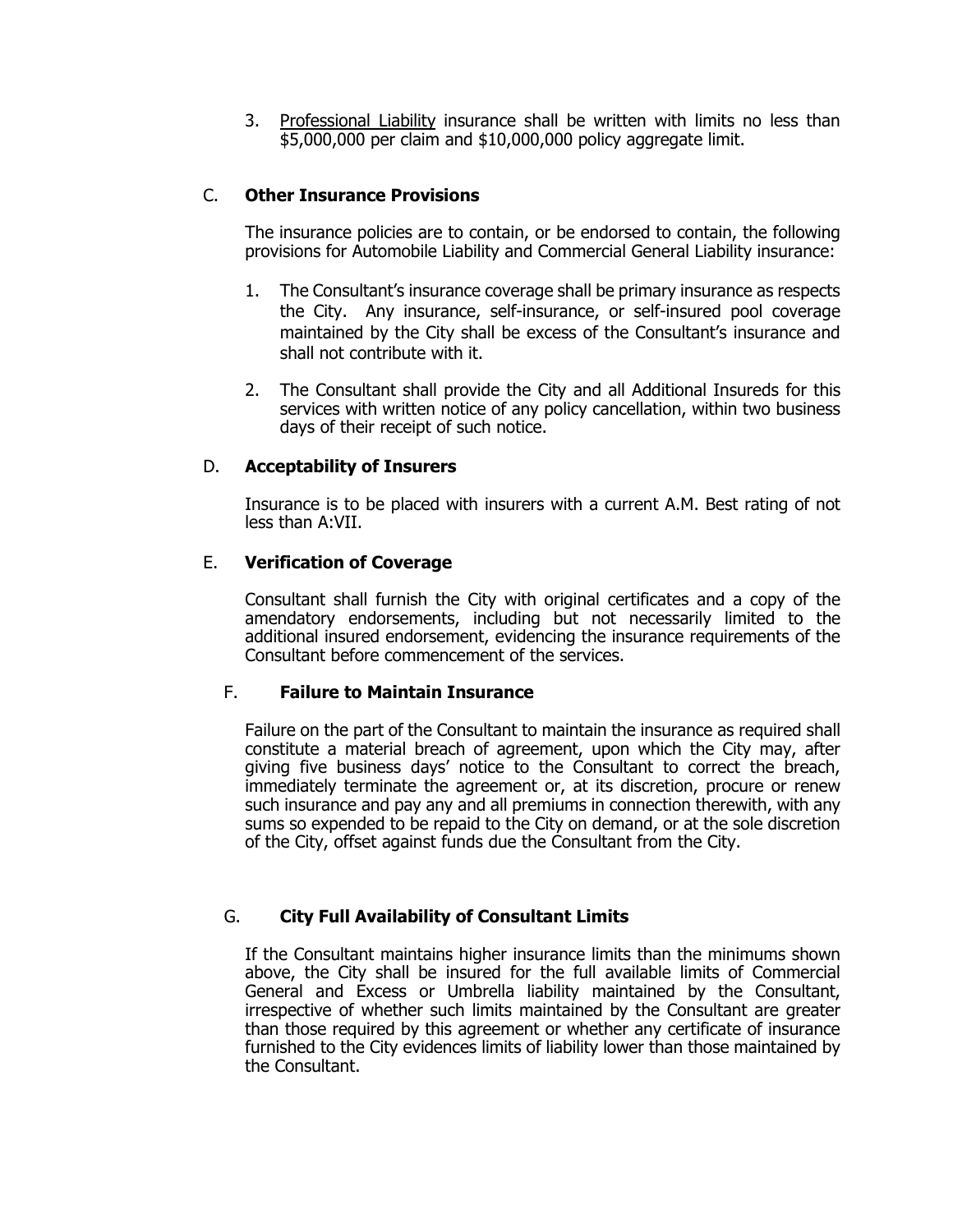#### **XI. COMPLIANCE WITH LAWS/BUSINESS LICENSE**

The Consultant shall comply with all applicable State, Federal, and City laws, ordinances, regulations, and codes. Consultant must obtain a City of Kirkland business license or otherwise comply with Kirkland Municipal Code Chapter 7.02.

#### **XII. FUTURE SUPPORT**

The City makes no commitment and assumes no obligations for the support of Consultant activities except as set forth in this Agreement.

#### **XIII. INDEPENDENT CONTRACTOR**

Consultant is and shall be at all times during the term of this Agreement an independent contractor and not an employee of the City. Consultant agrees that he or she is solely responsible for the payment of taxes applicable to the services performed under this Agreement and agrees to comply with all federal, state, and local laws regarding the reporting of taxes, maintenance of insurance and records, and all other requirements and obligations imposed on him or her as a result of his or her status as an independent contractor. Consultant is responsible for providing the office space and clerical support necessary for the performance of services under this Agreement. The City shall not be responsible for withholding or otherwise deducting federal income tax or social security or for contributing to the state industrial insurance of unemployment compensation programs or otherwise assuming the duties of an employer with respect to the Consultant or any employee of Consultant.

#### **XIV. EXTENT OF AGREEMENT/MODIFICATION**

This Agreement, together with all attachments and addenda, represents the final and completely integrated Agreement between the parties regarding its subject matter and supersedes all prior negotiations, representations, or agreements, either written or oral. This Agreement may be amended only by written instrument properly signed by both parties.

#### **XV. ADDITIONAL WORK**

The City may desire to have the Consultant perform work or render services in connection with the project other than provided for by the express intent of this Agreement. Any such work or services shall be considered as additional work, supplemental to this Agreement. This Agreement may be amended only by written instrument properly signed by both parties.

#### **XVI. NON-ENDORSEMENT**

As a result of the selection of a consultant to supply services to the City, the consultant agrees to make no reference to the City in any literature, promotional material, brochures, sales presentation or the like without the express written consent of the City.

#### **XVII. NON-COLLUSION**

By signature below, the Consultant acknowledges that the person, firm, association,